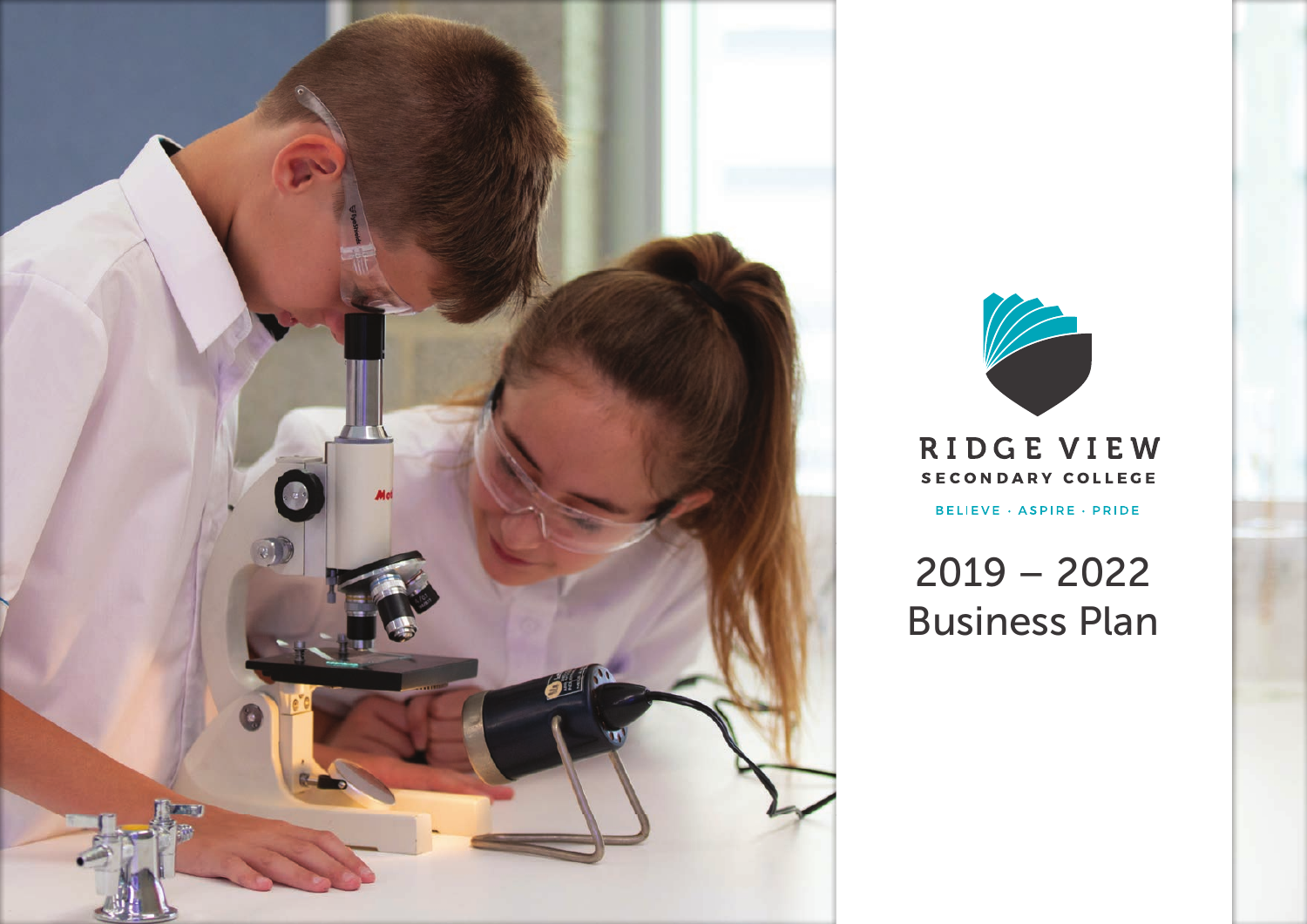# About Ridge View Secondary College

Ridge View Secondary College is a new secondary school and the initial goal is to make a highly successful opening in 2019. We aspire to be a highly exceptional secondary school, which establishes a broad reputation for educational excellence. During the establishment phase considerable planning, organisation, resource development and workforce planning is required to create a stable foundation for ongoing future development. The College's stage one buildings and facilities are remarkable, while the building of the second stage is likely to commence in 2022 ready for 2023. This stage will include general teaching areas and specialist teaching areas e.g. performing arts, commercial kitchen, fitness centre, music rooms and visual arts rooms.

Quality teaching and learning outcomes have been at the forefront for all decision-making. All physical, human and financial resources have been prioritised to achieve the best outcomes for students. A whole of college approach to high impact teaching strategies, learning frameworks and assessment is being fostered and embedded into practice. Professional development during the life of the current business plan is scheduled and designed around those common practices. There is extensive collaboration with Coastal Lakes College as part of a unique partnership with considerable professional development surrounding teaching, learning and assessment. Resources, expertise and practice is also shared between both schools with the aim of delivering high quality education to students in both schools. Partnerships with Baldivis Secondary College and the local primary schools are also essential for continued growth and enhanced opportunities.

High expectations and standards for teaching, learning and conduct have been established and need to be maintained. The Baldivis community has high aspirations and deserves professionalism, client service, high performance and high care.

Establishing a positive college culture based upon core beliefs and values is one of the major challenges. In a new college, this must be seeded, grown and nurtured over time. We will refer to "our brand" when conversing with students and also talk about what we stand for. Good citizenship, quality student leadership, student connection to the college along with a sense of belonging are closely associated with college culture.

Modern day schools rely upon quality data to inform them on student performance and to develop future improvement targets. There will not be a lot of progress data available during the first business plan cycle. Bench mark data, including previous school grades, NAPLAN data and a range of other data sources have been used for the purpose of establishing benchmarks and to inform initial planning. A complication will be the continued rapid population growth within Baldivis and therefore the growth in college enrolments. Each year group cohort is predicted to grow considerably over time which will therefore influence the nature of each group and the reliability of their associated data benchmarks.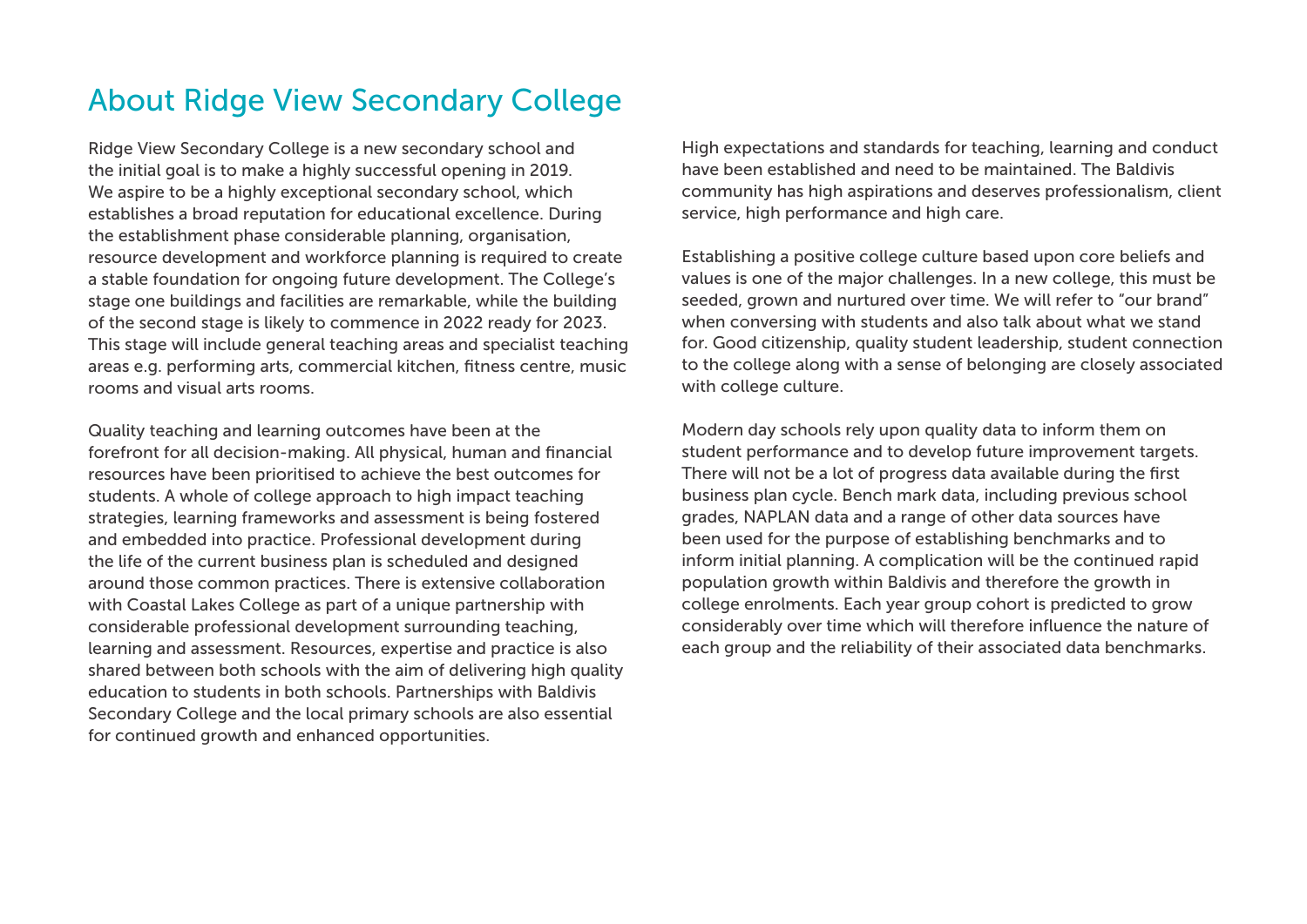

### Our Vision

To be an exceptionally successful secondary college, which is a source of pride for the entire community. To be a college that works in partnership with parents and the broader community in guiding, educating, fostering self-belief and inspiring our students to achieve their dreams.

### Our Values

The inquiry and exploration of core values commenced in 2018 during the Ridge View Secondary College planning year. Primary school students were involved in activities and discussion aimed at identifying what was important in their eyes. Further work with students is intended during the foundation year of the college and indeed through the life of this business plan.

Values only have credibility and currency where the entire college community and especially students, embrace and advance them. Core values will evolve further over time and are certain to influence the college culture. They are also entwined with the college motto *Believe, Aspire, Pride.*

Preliminary work however has been able to identify three emerging core values:

### I can be a Champion

This value is about every student's potential to succeed at school and life. It recognises that all students have different skills and abilities and it is important to explore those abilities and to celebrate them.

#### We all Matter

This value is about tolerance, empathy, acceptance. It is about recognising individual difference and respecting everyone regardless of those differences. It reinforces the importance of ethics, morals and good manners.

#### We are Family

This value refers to the importance of caring for and supporting one another. We stand together, we look out for each other and we share in our successes and sometimes failures. We aim for our students to feel like they belong to the college family, rather than just go to a school.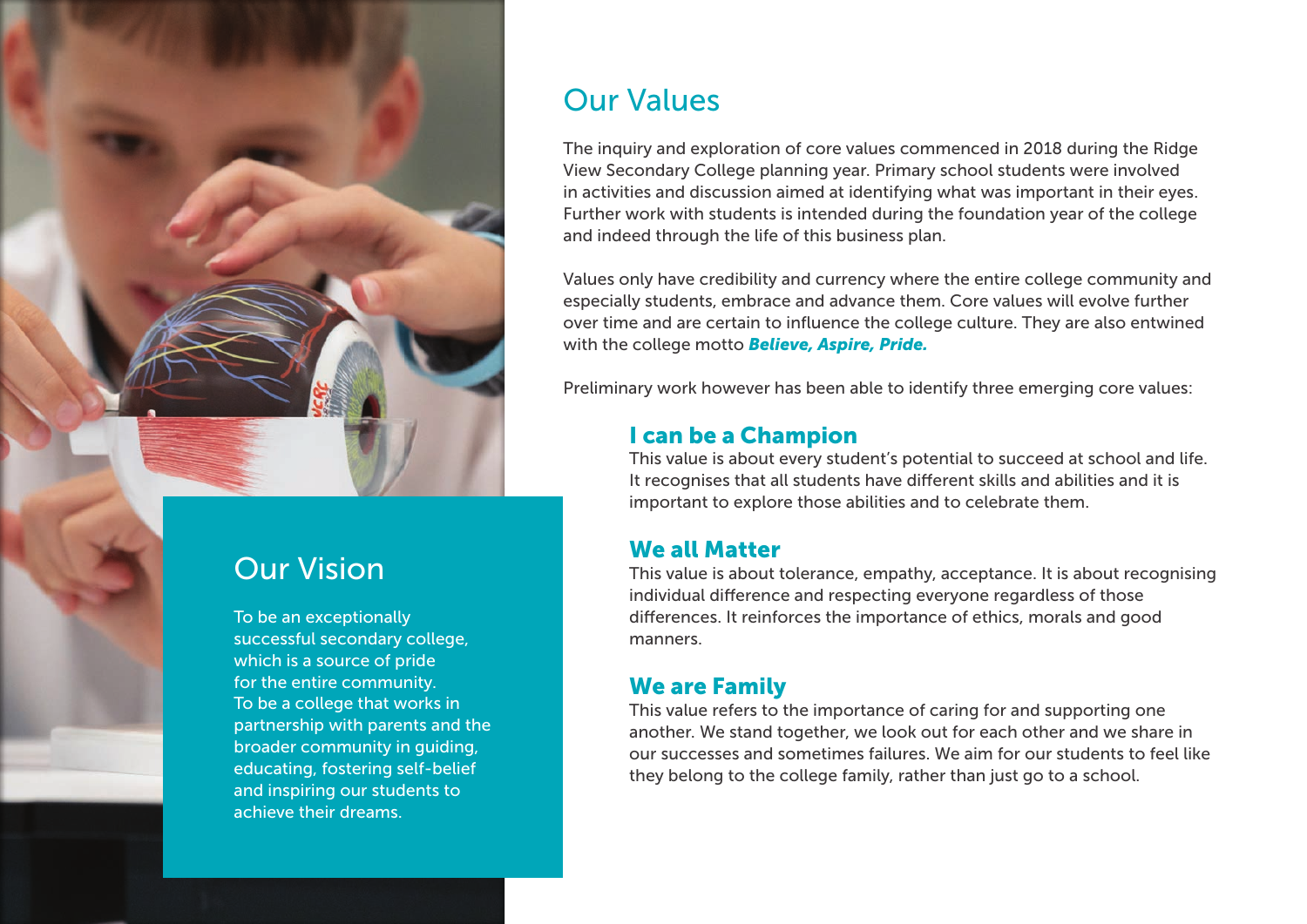# Our Priorities & The Strategies To Achieve

### Priority #1 - Quality Teaching , Learning & Assessment

- Establish a whole of college approach to teaching, learning and assessment based upon "High Impact Teaching Strategies" and embedded formative assessment.
- Establish through ongoing professional development and training common teaching and learning frameworks.
- A Teacher Planner is provided to all teachers with whole of college strategies detailed and explained to guide classroom practice. The Teacher Planner forms the basis of professional development over the three-year cycle of the Business Plan.
- Targeted education programs which are purpose linked; include appropriate intervention; and embed appropriate assessments.
- Teachers are trained to use embedded formative assessment approaches to further enhance student learning, understanding and skills.
- Facilitate rigorous within and beyond college moderation practices, to ensure common understanding of achievement standards and to make consistent and comparable decisions regarding grading.
- Develop a whole of college approach and responsibility for literacy and numeracy teaching.

### Priority #2 - Forming Effective Partnerships

- Collaborating with Coastal Lakes College wherever there is benefit to students, staff or to the colleges in general. Joint school development days; general staff meetings; joint Executive and Leadership Group meetings are set on the college calendar. Professional development and collaboration around teaching, learning and assessment are the primary focus, while distributed leadership, effective use of shared resources and workload distribution are other benefits.
- Forming strong partnerships with the local primary schools. Promoting a longer term view of transition support e.g. years rather than just for Yr6. Support of local primary school programs, activities and events through shared resources.
- Forming effective partnerships with Baldivis Secondary College where appropriate e.g. moderation, mentor programs, resources.
- Developing community partnerships with support agencies, business and community groups.

### Priority #3 - Create A Positive College Culture

- Highly effective planning to ensure a successful opening year then maintained or built on each year thereafter.
- Embedded core values which capture the college motto and beliefs. Core values need to genuinely resonate with students, be known by students and be reinforced by the actions of students and staff.
- Develop a broad and positive reputation for excellence, quality education, high student support and client service.
- Develop a whole of school approach to pastoral care and student support.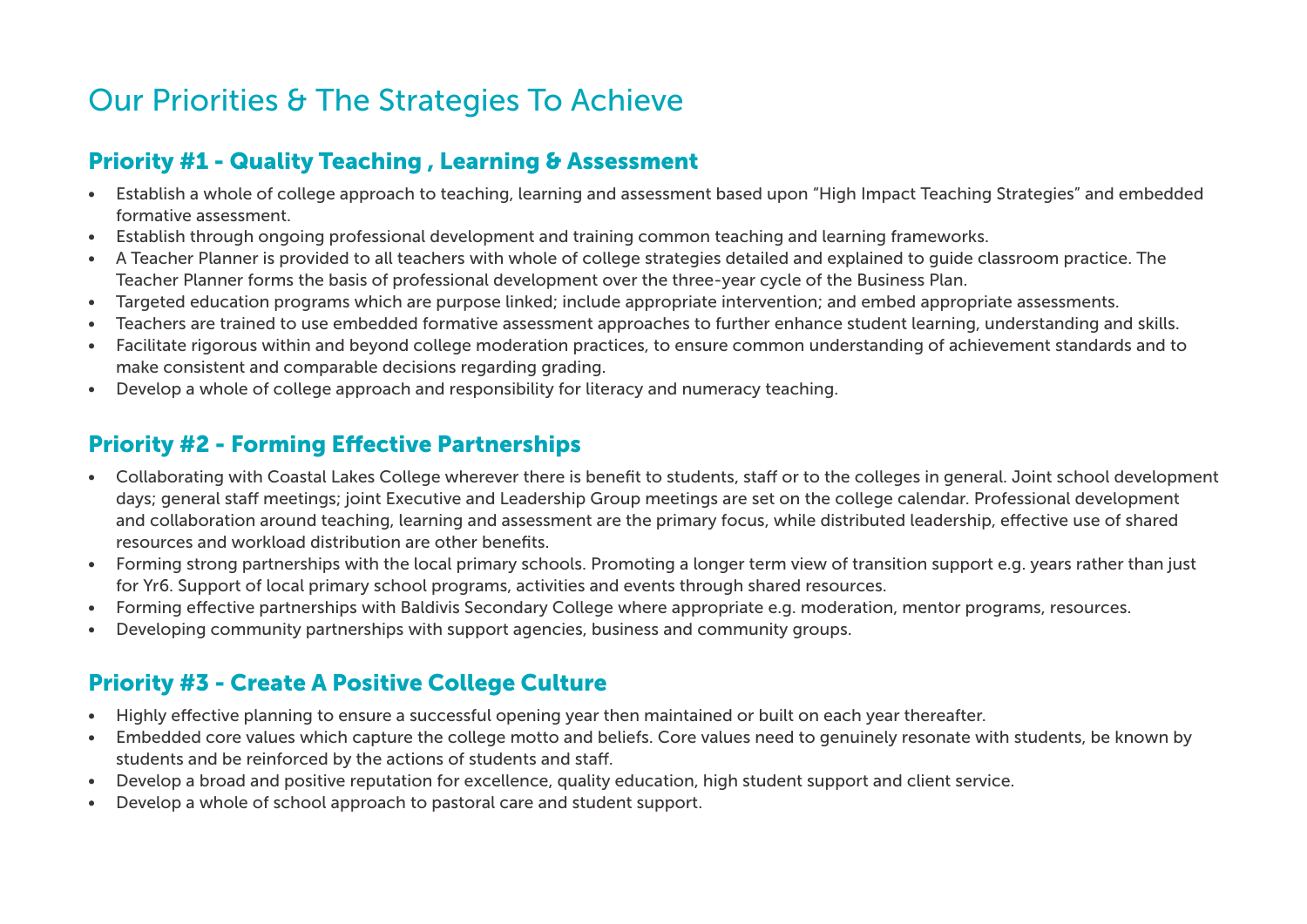# How Will We Know? Targets and Evidence

Year 9 NAPLAN results in 2021 will present the first opportunity for longitudinal data comparison, where measuring the progress of students from years 7-9 will be possible. Our aim will be to fall in the High Progress quadrant.

#### *High level of progress Year 7 to Year 9 NAPLAN for the stable cohort against like schools and Australian school*  (ref: Schools Online).

Parent, student and staff surveys and other feedback strategies will be important sources for review about the first three years of the college opening (KPI's) and achievement against the college priorities. Other data sources including SAIS; First Cut; Schools Online; OSI; RTP will provide useful benchmark data for planning.